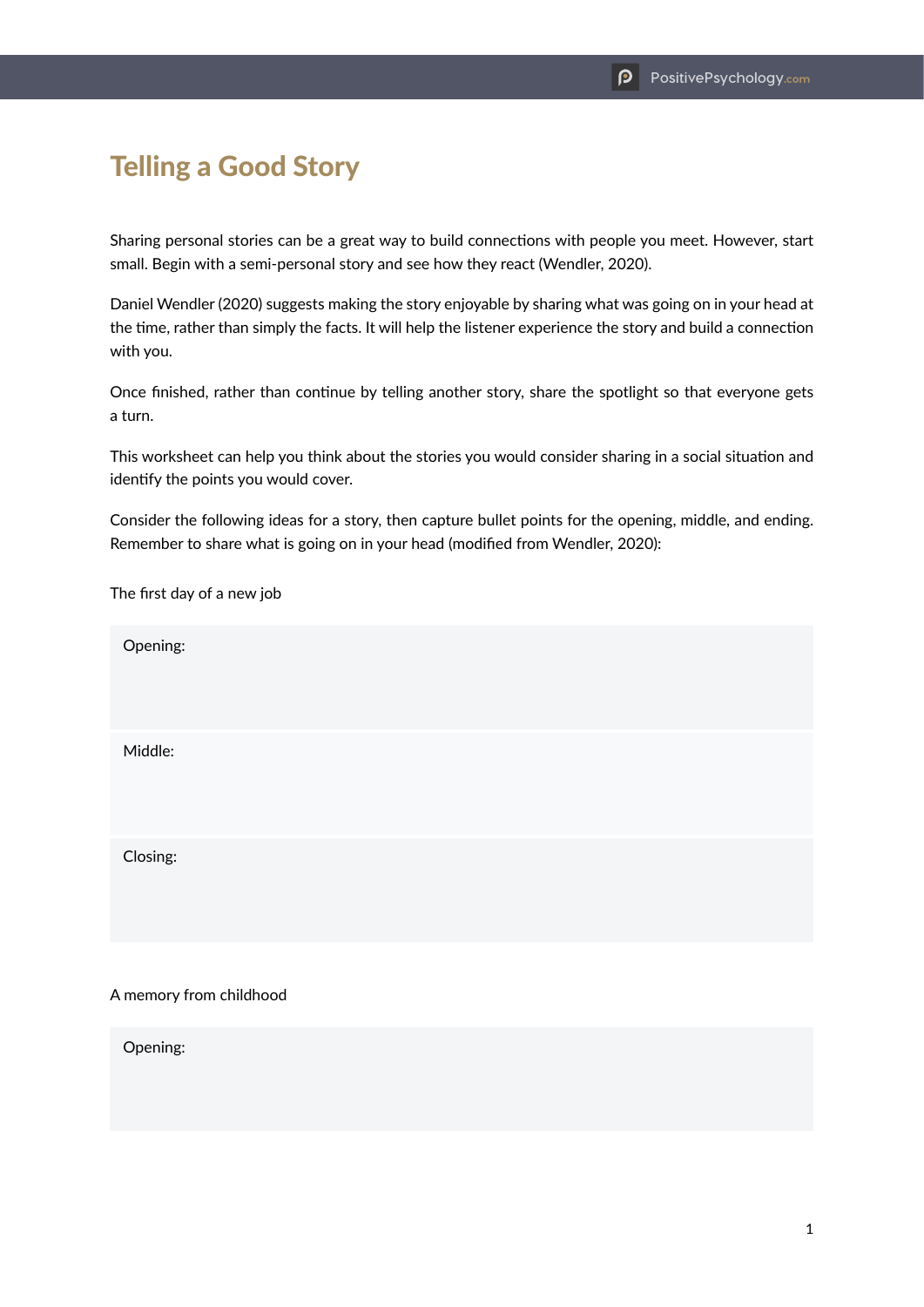Middle: Closing:

A silly or funny mistake

Opening:

Middle:

Closing:

Finding a new interest or hobby by accident

Opening:

Middle:

Closing: